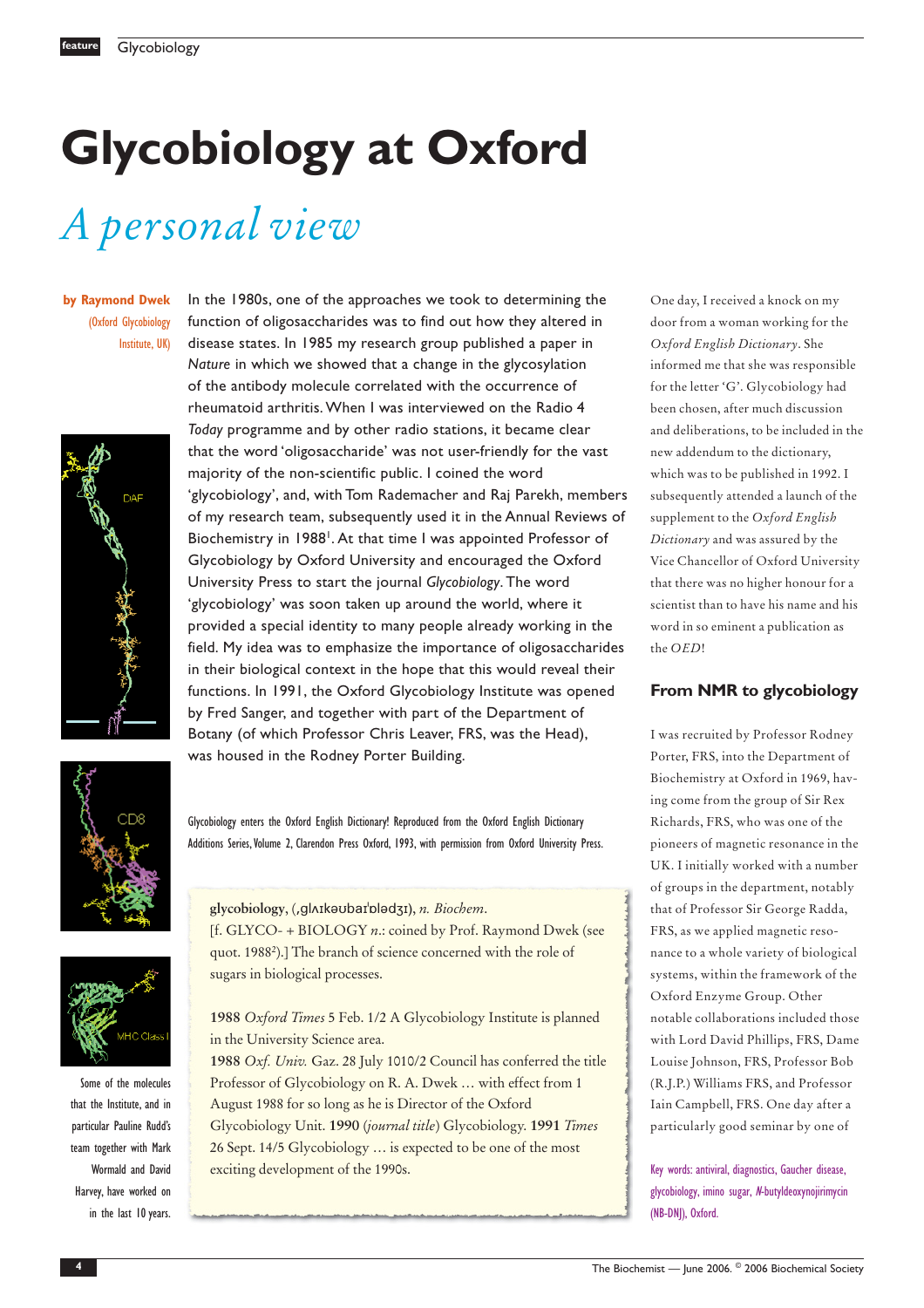my postdoctoral researchers, who was working on phosphofructokinase, Rodney Porter asked me to come to see him. I expected to be congratulated on the seminar but instead he said that the time had come for me to take on a real structural challenge — that of trying to use magnetic resonance to determine the structure of the combining site of an antibody molecule.

The smallest fragment of the antibody molecule that was known at that time, the Fv, was discovered by David Givol at the Weizmann Institute, Israel. Porter invited him to Oxford to make the Fv fragment of MOPC315, a dinitrophenol-binding antibody. In a team that included Simon Wain-Hobson, Steve Dower, Peter Gettins and Brian Sutton, we determined the structure by using a variety of methods, notably difference magnetic resonance spectroscopy<sup>2</sup>. We assumed that the immunoglobin fold would be conserved and realized that this had the advantage of helping to explain antibody diversity on a common threedimensional framework. Shortly after the paper was published, in a small seminar on this paper to Rodney Porter, Dorothy Hodgkin, Jim Gowans and R.J.P. Williams, Porter suggested that I should move to a bigger challenge. After many discussions, I decided to look for the C1q receptor site on the IgG molecule, since that was very close to Porter's new interests, which were now switching to the complement pathway. In a team of stars, including Dennis Burton, we identified the location of the C1q receptor site3. One of the surfaces of the Fc region of the antibody molecule was a hydrophobic face that was covered by carbohydrates, so it became important to determine the structure of the carbohydrates to see what role, if any, they played in complement activation.

#### **Glycoforms**

With the help of Tom Rademacher, who arrived as a postdoctoral fellow in my group, we set up the technology that had been developed by Kobata and colleagues in Japan to sequence oligosaccharides4. To our amazement, the Asn<sup>297</sup> conserved site on the heavy chain of the antibody molecule had not one, but over 30 different oligosaccharide structures that could be attached to either heavy chain. Later we termed the glycosylated variants of a protein 'glycoforms'.

Under Porter's guidance, I expanded glycobiology, obtaining funds from Monsanto Company, USA, who were keen to support technology development in the life sciences. Porter reckoned that the sequencing procedures were probably too expensive for a research council here to fund alone, since it involved many techniques (including mass spectroscopy). The contract subsequently signed with Monsanto in 1985 was expanded to provide a basic sequencing facility in the Department of Biochemistry at Oxford. This was also the first industrial contract for Oxford University and was to become a model for academic/industrial relations.

We developed further and refined the techniques that had been pioneered by Kobata so that we were able to sequence smaller and smaller amounts of material. Indeed, today, a full oligosaccharide analysis of a glycoprotein can be obtained from a spot on a gel.

Interestingly, when Fred Sanger came to open the Glycobiology Institute (Figure 1), he understood immediately the technology that we had developed. In fact, he argued that the sequencing itself was simple, but the real challenge with glycoproteins lay in separating the various 'glycoforms'.



Figure 1 Glycobiology Institute

#### **Biotechnology and glycosylation**

In 1985, my group at Oxford University published a landmark patent on tissue plasminogen activator, a drug that dissolves clots after heart attacks and strokes<sup>5</sup>. This patent, which was largely based on the PhD work of Raj Parekh, taught that the actual glycoforms of a protein were important, rather than only the protein's amino acid sequence. It was possible to distinguish different glycoforms, and therefore different products, from the same gene when expressed in two different cell lines. In terms of biotechnology, this put glycosylation very much to the forefront.

#### **Oxford GlycoSystems**

In October 1988, with the help of Monsanto and Searle (which had just been acquired by Monsanto), the University of Oxford launched its first ever spin-off company in which the University had a shareholding. The idea was to develop further the sugar technology in order to make it available to users all over the world. Oxford GlycoSystems was born as a technology company and succeeded in making several different kinds of instruments to release sugars from proteins and then allow the full oligosaccharide sequence to be obtained. Within a few years, most of the major drug companies in the world had Oxford GlycoSystems' instruments, as glycosylation became more important in the 'quality control' of glycoproteins. It was realized that in









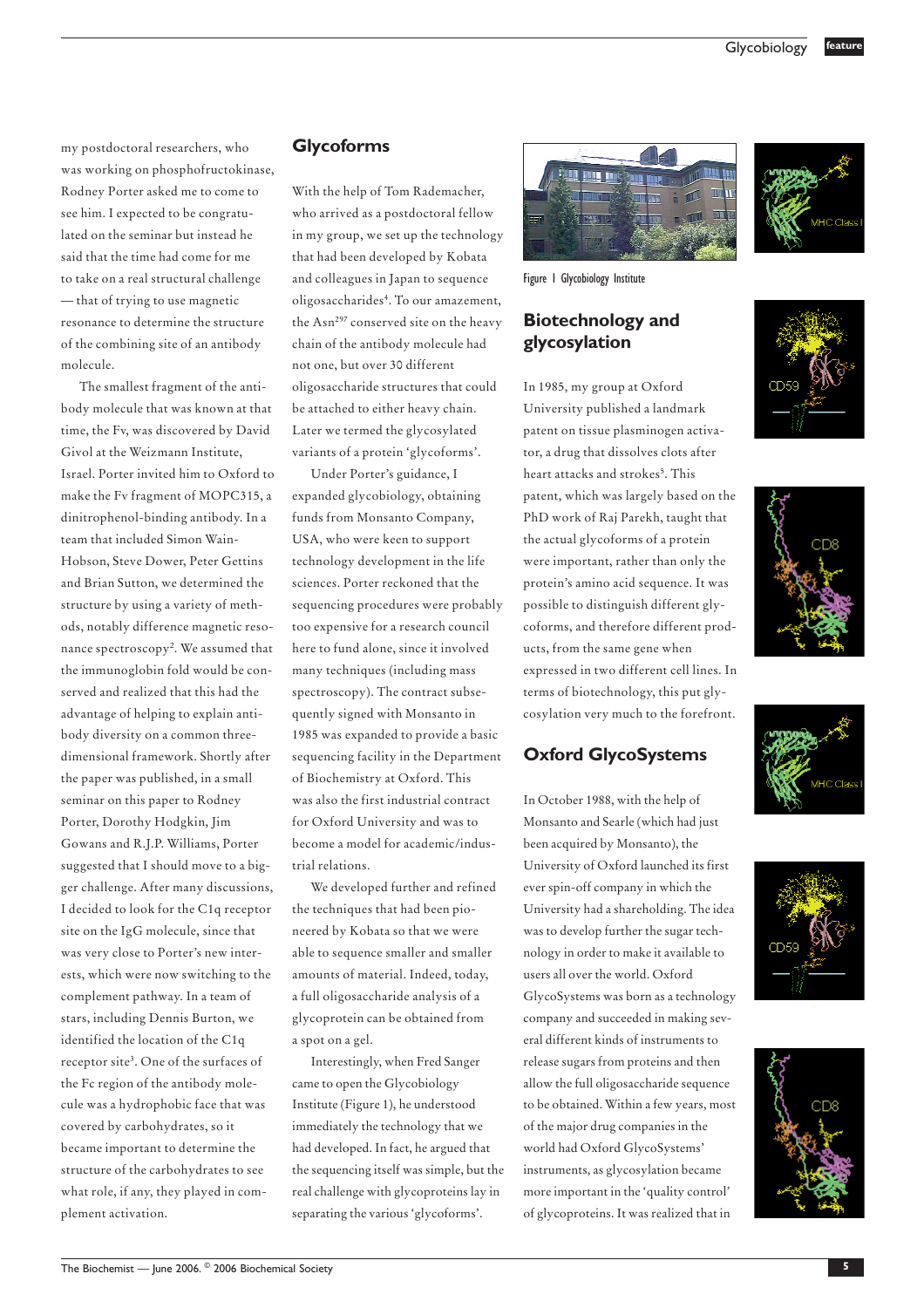**Glycobiology** 

the production process, any slight variation, such as changing oxygen levels or cell culture conditions, could lead to a change in glycosylation pattern.

#### **Imino sugars as antivirals**

In 1987 the UK AIDS Directed Programme was set up. Twelve scientists met in the rooms of Sidney Brenner, FRS, at King's College, Cambridge, to plan a strategy to tackle the HIV problem in the UK. It turned out that gp120, on the surface of the virus, was one of the most heavily glycosylated proteins known<sup>6</sup>. The glycosylation, which is host glycosylation in viruses, is effectively a glycan shield. With Max Perutz, FRS, I was delegated to help with the antiviral efforts. Max and I tried to encourage many researchers to send compounds for testing of antiviral activity against HIV. One compound, which initially had been discovered at Kew Gardens and which came from the mulberry tree, was deoxynojirimycin. This was sent to Oxford, where George Fleet's team modified it, together with a number of other similar compounds that had good antiviral activity. In a joint effort between Oxford and Cambridge and scientists from Kew Gardens, we developed a range of antiviral compounds as part of the MRC AIDS Directed Programme of Research.

#### **Clinical trials of HIV**

Max Perutz and I then persuaded G.D. Searle in Chicago, with the help of Richard Mahoney, President of Monsanto, USA, to develop some of these compounds for clinical trials. The compound chosen was NB-DNJ (*N*butyldeoxynojirimycin; Figure 2) and it was not long before the Monsanto company, advised by G.D. Searle, had lorries going to its 'Nutrasweet' factory in Chicago with 100 tonnes of glucose



as a starting material for this potential drug. Professor Chi-Huey Wong and colleagues from The Scripps Research Institute then developed a 'one-pot, three-step synthesis'7, which eventually allowed large quantities to be made much more easily, and G.D. Searle proceeded with the clinical trials in some 80 patients. The imino-sugar era was launched.

### **Gaucher disease:an approved drug worldwide**

Although the drug only had mild efficacy in patients, its real problem was that it had a side effect of osmotic diarrhoea. This limited the concentration that could be achieved in serum to make it really effective as an antiviral. At that time, in the Glycobiology Institute, Terry Butters and Fran Platt, working with Gabriel Neises, who was also from G.D. Searle, showed that the glycolipid composition of cells that were treated with the drug NB-DNJ had an altered glycolipid composition8. This led to a programme in which the drug was used as a glycolipid inhibitor. It was realized that many of the glycolipid-storage disorders involved accumulating glycolipids and that this inhibition of the first step of glycolipid synthesis would



Figure 2 The structure of NB-DNJ.

reduce the synthesis of glycolipids, so that there would be less glycolipid storage in patients with glycolipid-storage disorders. Some experiments were done in a macrophage cell line to illustrate the feasibility of using NB-DNJ for this purpose, and because of the clinical trial that had been conducted for HIV, it was possible to go directly to a clinical trial in patients.

Meanwhile, Oxford GlycoSystems refocused as a pharmaceutical company, as Oxford GlycoSciences. The company took a licence from Searle and, with the help of scientists at the Institute, undertook the clinical trials. The compound, which could be taken orally, was approved for worldwide use in Israel, USA and Europe in 2002 for Gaucher disease (Figure 3). The drug has now been used by patients for over 7 years and a number of clinical trials for other glycolipid-storage disorders are also currently underway.

## **Glycosylation and hepatitis B and C: glycoprotein folding**

In about 1990, Baruch Blumberg, who had received a Nobel Prize for his work on a vaccine for hepatitis B, joined the Glycobiology Institute, while he was Master at Balliol College, Oxford. Professor Tim Block, from Thomas Jefferson University, PA, came for a sabbatical with Blumberg and myself and we started an antiviral programme in the Institute. Initially, we studied hepatitis B and demonstrated that the secretion of the virus was inhibited in the presence of the drug NB-DNJ.

At the same time in the Glycobiology Institute, work was underway by Stefana Petrescu (from the Bucharest Institute of Biochemistry, Romania), using NB-DNJ to inhibit the metalloglycoprotein tyrosinase, which is involved in melanin biosynthesis. This pointed to the involvement of cal-

The Biochemist — June 2006. © **6** 2006 Biochemical Society

Figure 3 Oral drug useful for Gaucher disease which has been in use with patients for 7 years